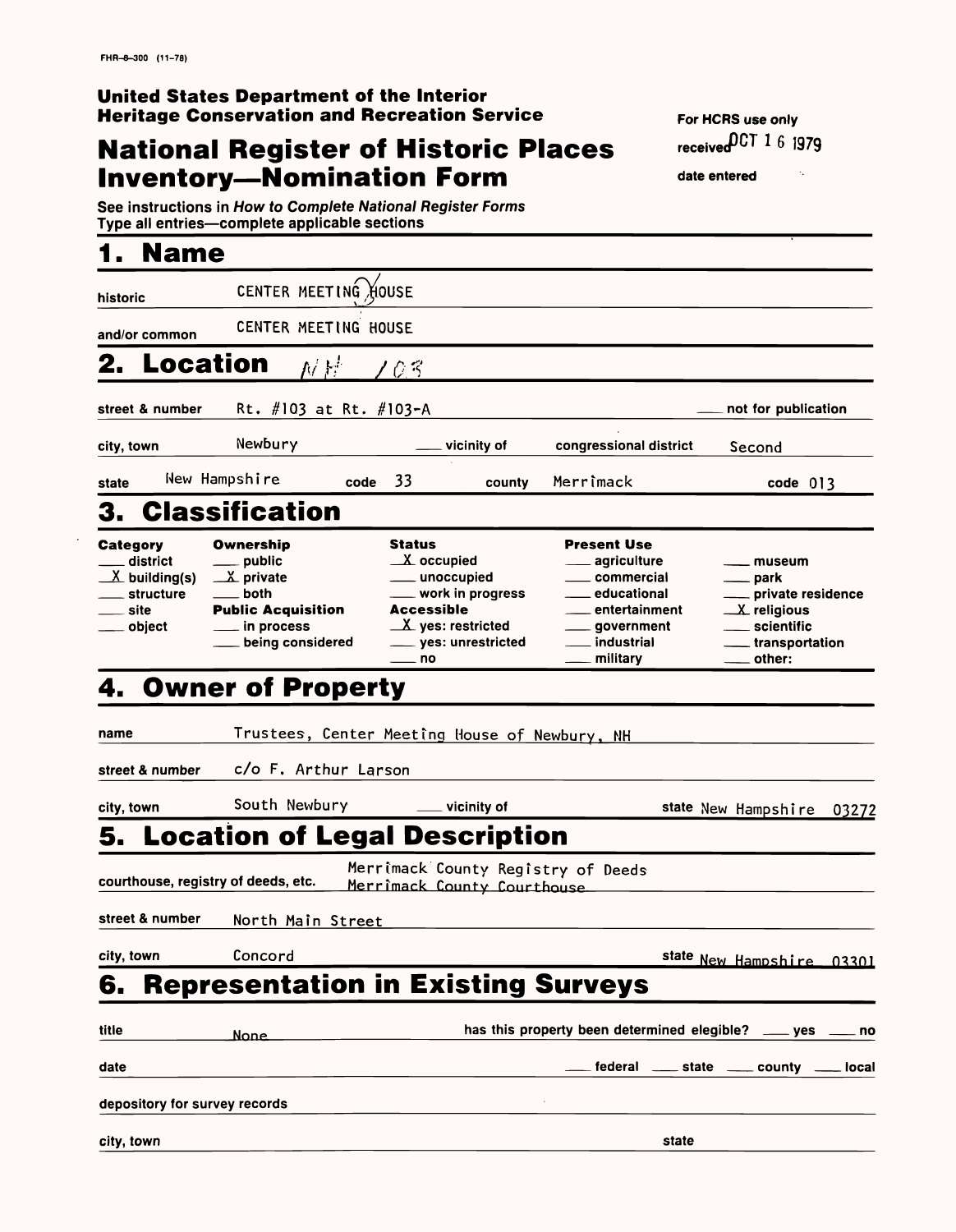#### 7. Description

| unexposed | <b>Condition</b><br>deteriorated<br>___ excellent<br>$\frac{1}{\sqrt{1-x}}$ fair<br>ruins | <b>Check one</b><br>$\mathbf{X}$ unaltered<br>altered | <b>Check one</b><br>$\mathbf{X}$ original site<br>date<br>moved |  |  |
|-----------|-------------------------------------------------------------------------------------------|-------------------------------------------------------|-----------------------------------------------------------------|--|--|
|-----------|-------------------------------------------------------------------------------------------|-------------------------------------------------------|-----------------------------------------------------------------|--|--|

**Describe the present and original (if known) physical appearance**

The Center Meeting House is located at the southern end of Lake Sunapee near the junction of Routes 103 and 103A. It is a rectangular building with a gabled facade and a twostory central projecting pavilion. Two doors crowned with louvered fans lead into an entry where stairs rise to the gallery above. Above the doors on the second story of the pavilion are rectangular windows with blinds but without louvered fans. The tympanum of the pavilion is ornamented by a louvered fan. Flanking the pavilion on the facade of the main building are two large windows with louvered fans and blinds, echoed on each side elevation by three similar windows. The gables of the main building and the pavilion are ornamented by a decorative cornice which is carried around to the side elevations and repeated above the first stage of a two-stage tower. The square tower has a round-headed louvered window on each elevation of the lower stage, and the open belfry above is surrounded by a balustrade which is repeated around the domed roof of the tower.

According to Eva Speare (Colonial Meeting Houses of New Hampshire, p. 211), the Center Meeting House is the only church structure in New Hampshire with the pews facfng the doors and vestibule. This unusual arrangement requires the placement of the pulpit at the front of the auditorium, with the gallery directly behind it. Standing between the entrance doors and reached by stairs that rise from each side, the tall pulpit is supported by free-standing collonettes and has a projecting semi-circular drum at its center, ornamented with fluting and applied ball ornaments. Other portions of the pulpit are ornamented with pilasters having scalloped cavetto capitals.

The auditorium retains its original box pews, each having flat-panelled walls and doors, and each door bearing a painted plate with the number of the pew, The gallery extends across the front of the building behind the pulpit, curving forward slightly from its shallowest depth directly behind the pulpit. The lower portion of the front of the gallery is treated as a full entablature; the cornice of this element has a cavetto crown moulding supported by a row of elaborated dentils. The ceiling of the auditorium is flat, but has small plastered coves at its juncture with the side walls.

The roof of the building is supported by a series of massive king-post trusses, all major members of which are sawn on a reciprocating (up-and-down) saw. The rafters are doubled, and their ends are set into shoulders cut into the sides of the king-posts. Upper and lower rafters in each set are joined by three short struts. Rafters and kingposts are mortised into single lower chords that span the full width of the building. The trusses are joined laterally to one another not only by purlins which are let

into the upper rafters, but also by large braced horizontal timbers that extend from king-post to king-post at about two-thirds of the height of each post,

The building has had three chimneys. The first was supported on timbers that still remain in the attic near the rear of the building; it passed through the ridge of the roof. The second was supported on a frame attached to the exterior wall of the structure. The present chimney, built against the northwest wall, extends upward from the ground.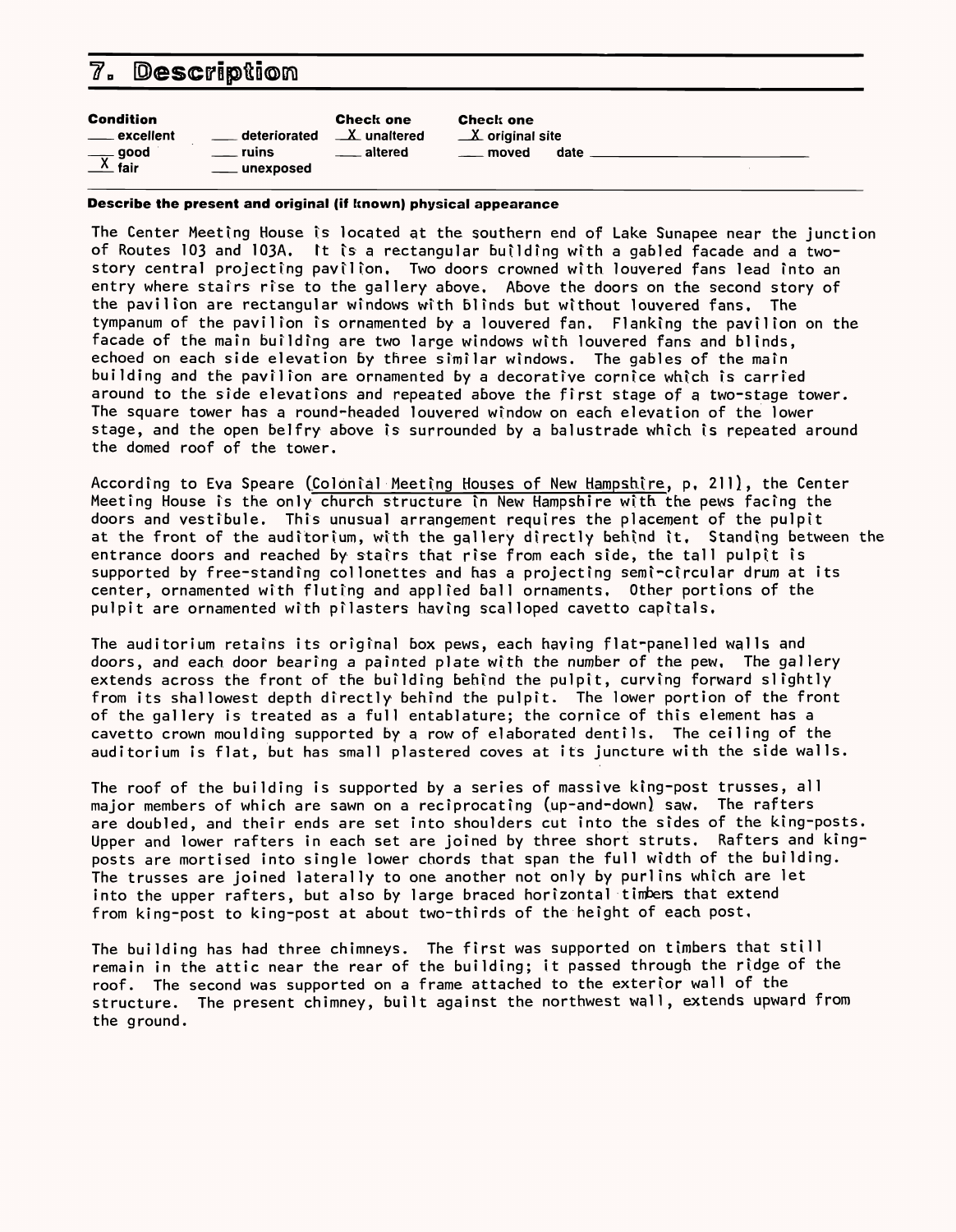## **8. Significance**

| <b>Period</b><br>___ prehistoric<br>$\frac{1}{2}$ 1400-1499<br>$\frac{1}{2}$ 1500–1599<br>$- 1600 - 1699$<br>$- 1700 - 1799$<br>$X_{-}$ 1800-1899<br>$-1900-$ | Areas of Significance-Check and justify below<br>archeology-prehistoric __ community planning<br>___ archeology-historic<br><u>__</u> __ agriculture<br>$X$ architecture<br>$\equiv$ art<br>____ commerce<br>communications | landscape architecture $X$ religion<br>_____ conservation<br><b>law</b><br>____ economics<br>literature<br><u>Lation</u> education<br><u>_</u> __ military<br>__ engineering<br><u>_</u> __ music<br>___ exploration/settlement ___ philosophy<br>___ industry<br>____ politics/government<br>__ invention | <u>__</u> science<br>____ sculpture<br>$\rule{1em}{0.15mm}$ social/<br>humanitarian<br><u>_</u> __ theater<br><u>_</u> __ transportation<br>____ other (specify) |
|---------------------------------------------------------------------------------------------------------------------------------------------------------------|-----------------------------------------------------------------------------------------------------------------------------------------------------------------------------------------------------------------------------|------------------------------------------------------------------------------------------------------------------------------------------------------------------------------------------------------------------------------------------------------------------------------------------------------------|------------------------------------------------------------------------------------------------------------------------------------------------------------------|
| <b>Specific dates</b>                                                                                                                                         | 1832                                                                                                                                                                                                                        | <b>Builder/Architect</b>                                                                                                                                                                                                                                                                                   |                                                                                                                                                                  |

#### **Statement of Significance (in one paragraph)**

Architecture: The Center Meeting House is one of the best-preserved small meeting houses in New Hampshire. Though built about 1832, the building incorporates no features of the Greek Revival; it is therefore one of the last New Hampshire meeting  $\sqrt{\hbar}$  houses designed wholly in the Federal style. The building displays many of the distinguishing features of Federal architecture, Including arched windows, and exterior cornice elaborated with curved wooden brackets, and doorway archivolts decorated with applied wooden lozenge ornaments. The pulpit is one of the most interesting in New England, transforming an earlier Federal type with supporting columns and a projecting drum into a unique and elaborate focal point of the auditorium.

Religion: The first meeting house in Newbury (originally Fisherfield) was built in 1793 on Bly Hill, about a mile from the present structure, Like most eighteenthcentury New Hampshire meeting houses, this earlier structure was used for both town and religious meetings. The building was dismantled after 1831, when its location ceased to be regarded as the center of town.

The present meeting house, apparently built by private subscription, was constructed on land leased from the town at the "parade" or "common," which was first laid out in 1773. The building was used by several religious societies; the land was first leased to the "Religious Toleration Society" (also called the "Universal Restoration Society") in 1831 . The original subscribers for erecting the building agreed to erect " a meeting house In Fisherfleld free for the Use of all denominations of Christians," In 1883 the Free-Will Baptist held their quarterly meeting at the "Pond Meeting House in Fisherfield."

The building was restored through the efforts of local summer residents, including Secretary of State John Hay and his wife, and still serves as a non-denominational chapel,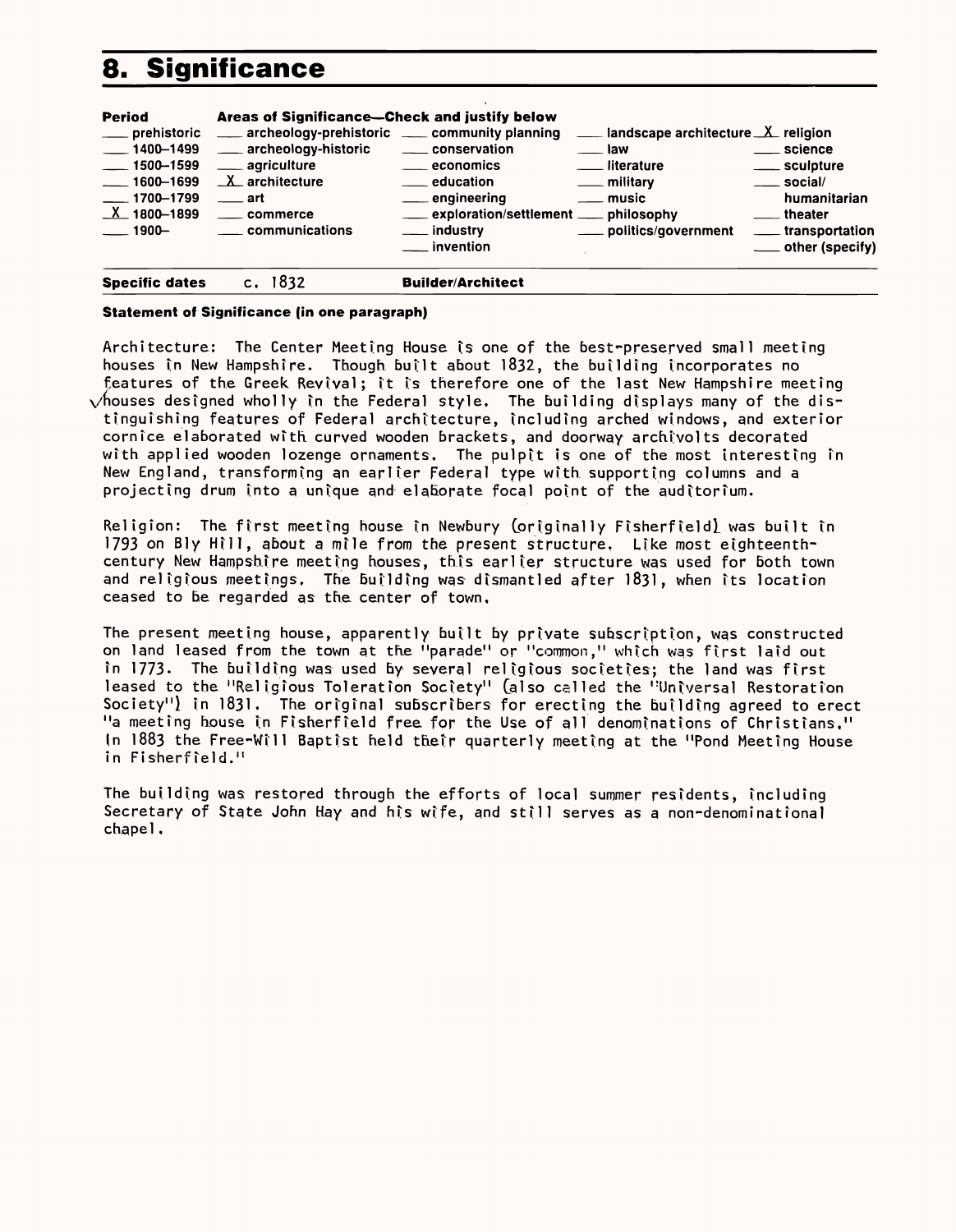## **9. Major Bibliographical References**

(Published under the Auspices of Daughters of Colonial Wars) Eva A. Speare, "Colonial Meeting Houses of New Hampshire," 1938, The Currier Printing Company, Littleton, NH.

|  | 10. Geographical Data |  |
|--|-----------------------|--|
|--|-----------------------|--|

Acreage of nominated property **less** than one,

Quadrangle name Sunapee, NH

| 8 <br>Zone   | 1740380<br><b>Easting</b>                                                                                       | 4 8 0 0 5 4 0 <br><b>Northing</b> |
|--------------|-----------------------------------------------------------------------------------------------------------------|-----------------------------------|
| $\mathbf{C}$ | $\begin{bmatrix} 1 & 1 & 1 \end{bmatrix}$                                                                       |                                   |
| E            | and the state of the state of the state of the state of the state of the state of the state of the state of the |                                   |
| G            | $1 \quad 1$                                                                                                     |                                   |

**UMT References**

| B<br>Zone    | $\Box$<br>1<br><b>Easting</b> | <b>Northing</b> |
|--------------|-------------------------------|-----------------|
| D            | $1 + 1$                       |                 |
| F            | $-1$<br>$\mathbf{L}$          |                 |
| $\mathsf{H}$ |                               |                 |

#### **Verbal boundary description and justification**

Boundaries of the nominated property are those indicated in red on the attached sketch map.

|                 | List all states and counties for properties overlapping state or county boundaries |           |                        |
|-----------------|------------------------------------------------------------------------------------|-----------|------------------------|
| state           | code                                                                               | county    | code                   |
| state           | code                                                                               | county    | code                   |
|                 | 11. Form Prepared By                                                               |           |                        |
| name/title      | Ernest L. Sherman, Trustee                                                         |           |                        |
| organization    | Center Meeting House                                                               | date      | August 16, 1978        |
| street & number | <b>RFD</b>                                                                         | telephone | $(603)$ 938-5311       |
| city or town    | <b>Bradford</b>                                                                    | state     | 03221<br>New Hampshire |
|                 | 12. State Historic Preservation Officer Certification                              |           |                        |
|                 | The evaluated cianificance of this property within the state is:                   |           |                        |

The evaluated significance of this property within the state is:

 $X$  national  $X$  state  $X$  local

As the designated State Historic Preservation Officer for the National Historic Preservation Act of 1966 (Public Law 89-

| Ω<br>è.<br>ľ<br>η<br>Ņ<br>ا<br>پا<br>Էր<br>ī٠<br>ч<br>۰.<br>ì<br>ë<br>:l<br>ł<br>ý<br>爿<br>v<br>٠<br>ij<br>л<br>۰ |  | ٠ |
|-------------------------------------------------------------------------------------------------------------------|--|---|
|                                                                                                                   |  |   |

| <b>Quadrangle scale</b> 15 |  |
|----------------------------|--|
|                            |  |



**GPO 938 835**